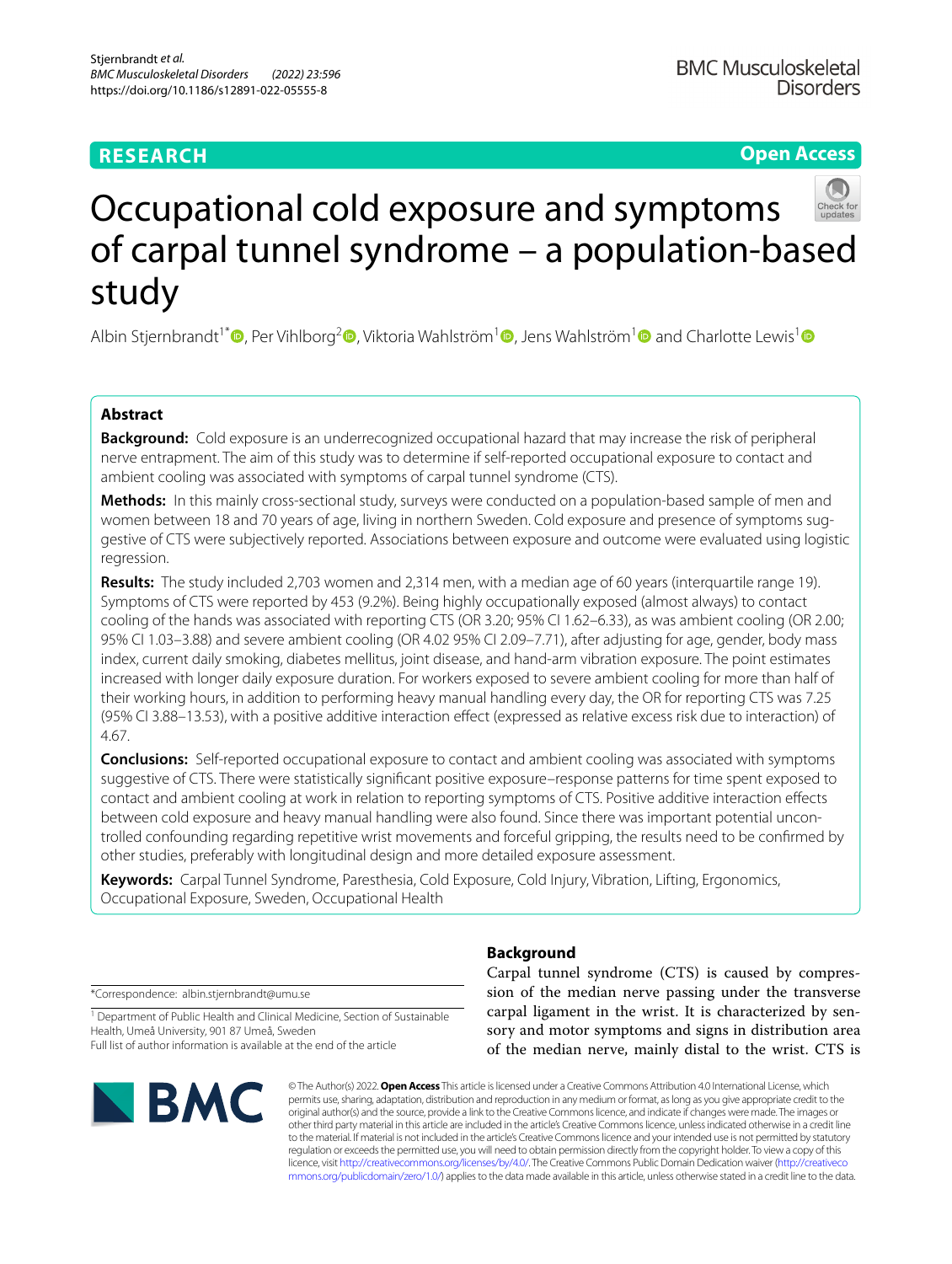the most common entrapment neuropathy, with prevalence rates in the general population ranging from 6 to 19% depending on case defnition, and with a consequent female predominance [[1,](#page-8-0) [2](#page-8-1)]. Incidence rates close to 300 cases per 100,000 person years have been estimated, and CTS has been reported to constitute over 60% of workrelated upper limb musculoskeletal disorders in Europe [[3\]](#page-8-2). In a Swedish prevalence study, symptoms of CTS in a postal survey was reported by roughly 14%, while a neurophysiological diagnosis could be confrmed in about 4% of subjects [\[4](#page-8-3)]. Having CTS can afect the work ability by reducing sensory and motor function of the hand, as well as negatively afecting sleep quality through nocturnal dysesthesia. Undergoing surgical carpal tunnel release can also be followed by absence from work for two to three months among subjects with strenuous manual work [\[1](#page-8-0)]. Even more striking is the fact that only roughly half of surgically treated CTS patients return to their previous occupation without any changes in work tasks [\[5](#page-8-4)], due to incomplete relief of CTS symptoms or postoperative hyperalgesia in the carpal area. According to the previous literature, the risk of developing CTS is afected by the presence of previous fracture or local trauma, joint disease, obesity, diabetes mellitus, rheumatic diseases, endocrine disorders, and pregnancy [\[6–](#page-8-5)[8\]](#page-8-6). In addition, several occupational risk factors have been established, including repetitive wrist movements, forceful gripping, and exposure to hand-arm vibration (HAV) [[6](#page-8-5), [9,](#page-8-7) [10](#page-8-8)].

Occupational *ambient cold exposure* can be defned as working in temperatures below 10 °C [\[11\]](#page-8-9), which modifed by windspeed and humidity imposes a general cooling efect on the entire body that can cause hypothermia during severe conditions. As a separate entity, *contact cooling* occurs when parts of the body are in contact with cold objects or liquids (e.g. gripping cold tools or submerging the hands in cold water), and this can produce a pronounced local cooling efect which increases the risk of local cold injury, but very seldomly afects the overall thermal balance  $[12]$  $[12]$ . The cooling effect is subsequently modifed by several individual factors, including the insulating capacity of clothing (including the use of protective gloves), body composition, and physical activity level. In a study on frozen food factory workers, there was a roughly nine-fold increased odds ratio (OR) for CTS among those exposed to both contact cooling of the hands and repetitive wrist movements, compared to a mere doubling of the OR for those only exposed to repetitive work [[13\]](#page-8-11). In another study on occupational risk factors for CTS, working in a cold environment was associated with a roughly fourfold increased OR for surgically treated CTS [[5](#page-8-4)]. Further, in a neurophysiological outpatient clinic, a much higher frequency of CTS fndings were present in the winter (51%) compared to the summer (39%), indicating a clear seasonal variation [[14\]](#page-8-12). Apart from mere cold exposure, manifest local cold injury has also been reported to predispose to CTS surgery [[15\]](#page-8-13). In addition, there is an abundance of literature describing peripheral sensory nerve dysfunction and injury in general from cooling, in both animal models  $[16, 17]$  $[16, 17]$  $[16, 17]$  $[16, 17]$  and human subjects  $[18, 19]$  $[18, 19]$  $[18, 19]$  $[18, 19]$ . However, the opposite causal mechanism has also been suggested, where peripheral nerve compression could increase the susceptibility to contact cooling [[20\]](#page-8-18), and predispose to local cold injury [\[15\]](#page-8-13). To date, there have been no previous population-based studies designed to explore the potential excess risk of CTS among coldexposed workers, and an exposure–response function has not been demonstrated.

The primary aim of this study was to determine if selfreported occupational exposure to contact and ambient cooling was associated with symptoms of CTS. Secondary aims were to assess the presence of exposure– response patterns for occupational cold exposure, and investigate potential interaction efects between occupational cold and biomechanical exposures.

#### **Methods**

#### **Study design and setting**

This population-based study was part of a research project called *Cold and Health in northern Sweden*, initiated in 2015 to investigate cold-related health effects. Three surveys have been sent to the cohort. This study is mainly of cross-sectional design and based on the most recent survey, where the data was collected during the late winter months (March and April) of 2021. The study population consisted of men and women between 18 and 70 years of age at the time of recruitment, living in northern Sweden, sampled from the Swedish population register. The sampling and data collection have previously been described in detail [\[21](#page-8-19)].

# **Description of materials**

Since continuous variables were not normally distributed, data were described as median values and interquartile ranges (IQR), while categorical variables were presented as numbers and valid row percentages, unless otherwise specifed. Cases with CTS symptoms were defned using two questionnaire items: *having tingling or numbness in the thumb, index and middle fnger*; and *having nocturnal numbness in the hands.* Answers were given on a four-graded scale ranging from *none* to *a lot*, where *a lot* was considered a positive response. To be defned as having CTS symptoms, positive responses (*a lot*) were required on both items. All other subjects were considered to be healthy references. Occupational cold exposure was assessed using three questionnaire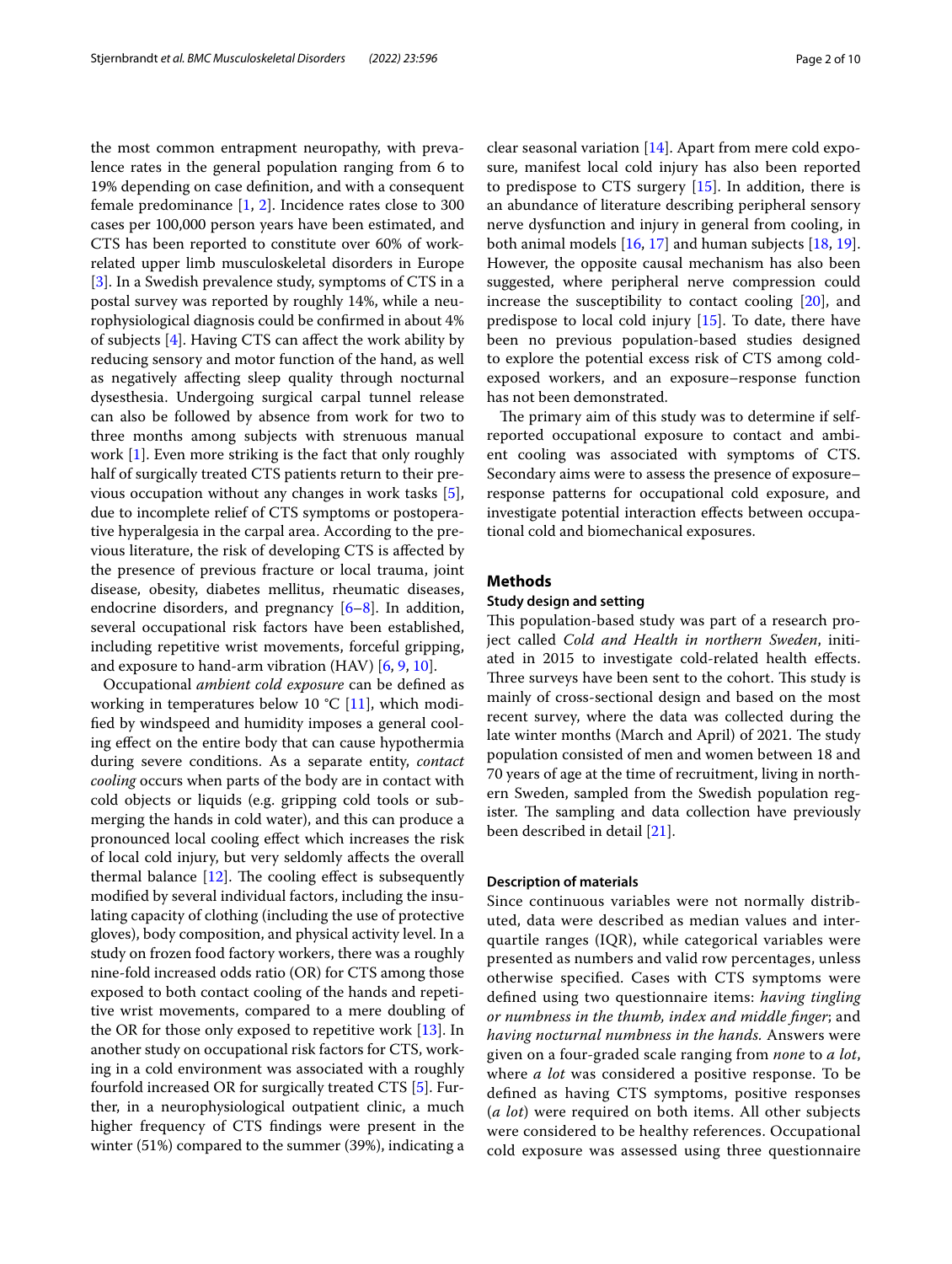items: *contact cooling (handling of cold objects with a temperature at or below 0 °C with the hands)*; *ambient cooling (being exposed to cold environments such as outdoor work in the winter, work in refrigerated rooms or similar)*; and *severe ambient cooling (being exposed to cold, moisture, and wind that induces cooling despite adequate clothing).* For HAV exposure, one questionnaire item was used: *being exposed to vibration from handheld machines or tools (e.g. a drilling machine)*. Answers were given on a six-graded time scale ranging from *never* to *almost always*. Any presence of local cold injuries in the hands was also asked about. In addition, one questionnaire item was used to assess heavy manual handling, asking about the frequency of *lifting at least 15 kg per unit multiple times per day*, with answers on a fve-graded time scale, ranging from *never* to *every day*. Additional independent variables used for adjusting were: *age (years)*; *gender (male/female)*; *body mass index (BMI; kg/m<sup>2</sup> )*; *current daily smoking (yes/ no)*; *physician-diagnosed diabetes mellitus (yes/no)*; and *physician-diagnosed joint disease (yes/no)*. Occupation was reported in free-form text, and manually coded using the major and sub-major groups of the International Standard Classifcation of Occupations (ISCO) [[22](#page-8-20)]. To enable a complementary longitudinal analysis, we also used another questionnaire item: *During work I am exposed to outdoor or cold environments,* where responses were given on a numerical rating scale (NRS) ranging from 1 *(do not agree)* to 10 *(fully agree)*, and subsequently dichotomized based on the  $50<sup>th</sup>$  percentile. Data on occupation, cold exposure using the NRS, and the presence of diabetes mellitus or joint disease were retrieved retrospectively from the initial survey performed in 2015, while all other data were collected in 2021.

#### **Statistical analysis**

Age was categorized into four similar spans, and BMI separated by clinically used thresholds for under- and overweight [[23](#page-8-21)]. Binary logistic regression was used for simple and multiple analyses. Correlation between scales was investigated using Spearman's rank correlation coefficient. Calculations on additive interaction efects, expressed as relative excess risk due to interaction (RERI), were performed using formulas described by VanderWeele and Knol [\[24\]](#page-8-22). A *p* value < 0.05 was considered statistically signifcant. Statistical analyses were performed using IBM SPSS Statistics for Windows (Version 27, IBM Corporation, Armonk, NY, USA).

# **Results**

#### **Participants and descriptive data**

In total, there were 5,208 responses to the 2021 survey, yielding a response rate of 44.4%. Due to multiple or erroneous data entries, 191 survey responses could not be used, which left 5,017 subjects available for analysis. The median  $(IQR)$  age was 60 (19) years, and 2,703 (53.9%) subjects were female. Experiencing numbness or tingling in the thumb, index and middle fnger was reported by 658 (13.3%) subjects, while nocturnal numbness was reported by 888 (18.0%) subjects. Giving positive responses to both items fulflled the case defnition, as was done by 453 (9.2%) subjects. Further descriptive data are presented in Table [1](#page-3-0), and gender-stratifed data available in Additional fle [1](#page-8-23).

#### **Cold exposure and symptoms of carpal tunnel syndrome**

Being highly occupationally exposed (almost always) to contact cooling of the hands was associated with reporting CTS symptoms (OR 3.20; 95% CI 1.62–6.33), as was ambient cooling (OR 2.00; 95% CI 1.03–3.88) and severe ambient cooling (OR 4.02; 95% CI 2.09–7.71), after adjusting for age, gender, BMI, current daily smoking, diabetes mellitus, joint disease, and HAV exposure (Table  $2$ ). There were positive exposure–response trends for all three exposure variables, where increasing exposure duration resulted in higher point estimates for reporting CTS symptoms. The positive linear trends were statistically signifcant for all three exposure variables, but not every exposure duration category (Fig. [1](#page-5-0)). Apart from adjusting for gender, the logistic regression analyses were also stratifed for gender (Additional fle [1\)](#page-8-23), where most efects were more prominent in males. Besides cold exposure, having actually sustained a local cold injury in the hands was also associated with reporting CTS symptoms (OR 1.65; 95% CI 1.22–2.22, after adjusting for age, gender, BMI, current daily smoking, diabetes mellitus, joint disease, and HAV exposure). In a complementary longitudinal analysis, reporting high occupational cold exposure (above the  $50<sup>th</sup>$  percentile) in 2015 was also associated with reporting CTS symptoms in 2021 (OR 1.53; 95% CI 1.22–1.93), after adjusting for the same covariates as above.

#### **Relation between exposure variables**

Occupational exposure to HAV for more than one tenth of the working time was reported by 333 (7.7%) subjects, while heavy manual handling to the same extent was reported by  $1,319$  (30.4%) subjects. There were statistically signifcant correlations between the three cold exposure variables and HAV, with correlation coefficients ranging from 0.44 to 0.54  $(p<0.001)$ , as well as for the cold exposure variables and heavy manual handling,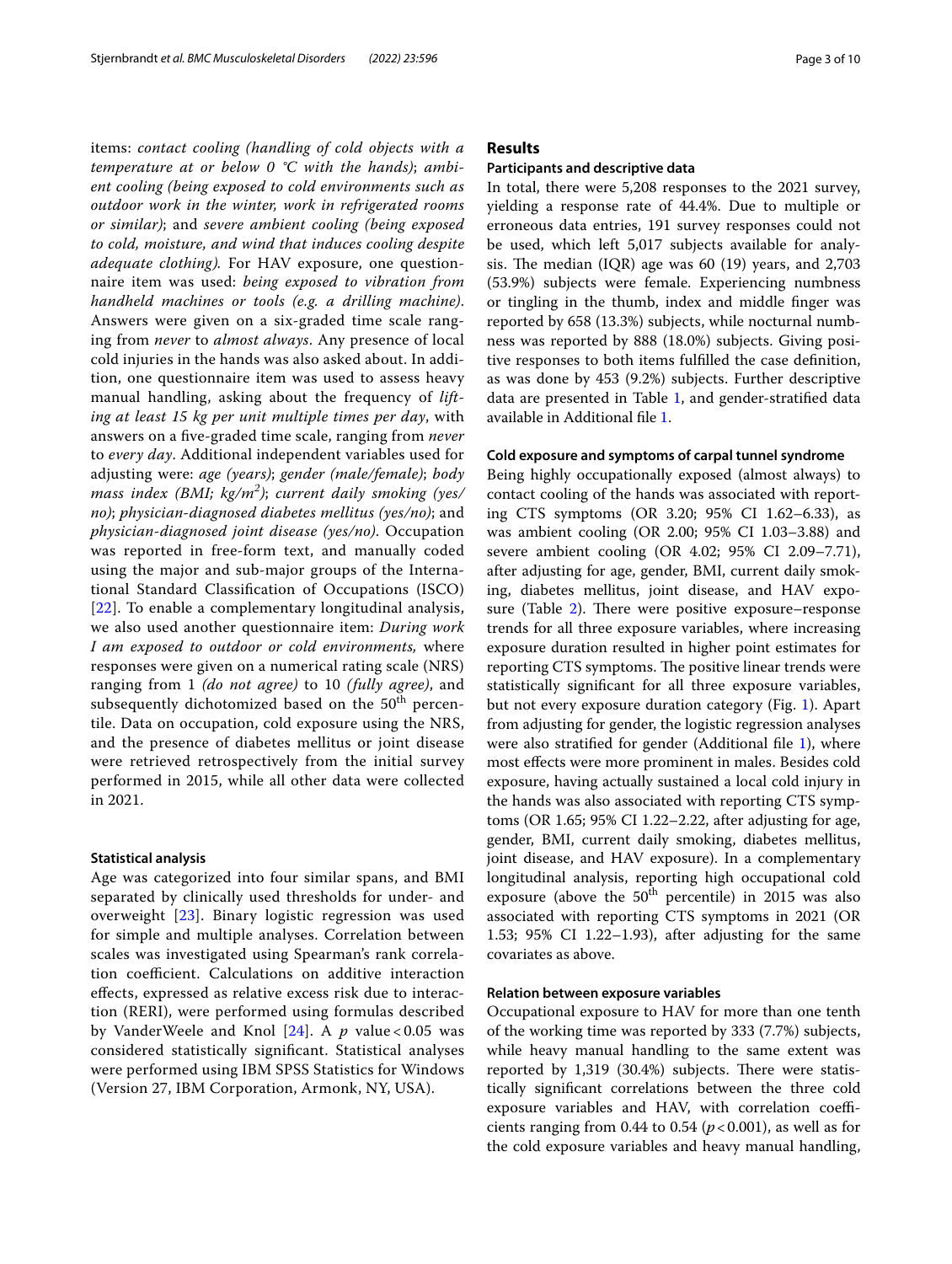| Variable                             | <b>Categories</b>                                                                                  | Carpal tunnel syndrome |                  | References |                   |
|--------------------------------------|----------------------------------------------------------------------------------------------------|------------------------|------------------|------------|-------------------|
|                                      |                                                                                                    | N                      | $\%$             | N          | $\frac{9}{6}$     |
| Participants                         | None                                                                                               | 453                    | 9.2 <sup>a</sup> | 4,456      | 90.8 <sup>a</sup> |
| Gender                               | Male                                                                                               | 180                    | 39.7             | 2,078      | 46.6              |
|                                      | Female                                                                                             | 273                    | 60.3             | 2,378      | 53.4              |
| Age group (years)                    | $18 - 31$                                                                                          | 9                      | 2.3              | 207        | 5.7               |
|                                      | $32 - 44$                                                                                          | 44                     | 11.2             | 618        | 16.9              |
|                                      | $45 - 57$                                                                                          | 136                    | 34.6             | 1,115      | 30.6              |
|                                      | $58 - 70$<br>BMI < 18.5<br>$18.5 \leq$ BMI < 25<br>$25 \leq$ BMI < 30<br>$BM \geq 30$<br>Yes<br>No | 204                    | 51.9             | 1,708      | 46.8              |
| Body mass index (kg/m <sup>2</sup> ) |                                                                                                    | 6                      | 1.4              | 36         | 0.8               |
|                                      |                                                                                                    | 133                    | 30.0             | 1,881      | 43.1              |
|                                      |                                                                                                    | 191                    | 43.1             | 1,707      | 39.2              |
|                                      |                                                                                                    | 113                    | 25.5             | 736        | 16.9              |
| Current daily smoking                |                                                                                                    | 21                     | 4.6              | 165        | 3.7               |
|                                      |                                                                                                    | 431                    | 95.4             | 4,260      | 96.3              |
| Geographical location                | Coastal                                                                                            | 211                    | 46.6             | 2,438      | 54.7              |
|                                      | Inland                                                                                             | 126                    | 27.8             | 1,138      | 25.5              |
|                                      | Alpine                                                                                             | 116                    | 25.6             | 880        | 19.7              |
| Occupational group <sup>b</sup>      | Service and sales workers                                                                          | 83                     | 18.9             | 518        | 11.9              |
|                                      | Professionals                                                                                      | 70                     | 15.9             | 1,003      | 23.0              |
|                                      | Retired                                                                                            | 61                     | 13.9             | 664        | 15.2              |
|                                      | Technicians and associate professionals                                                            | 44                     | 10.0             | 545        | 12.5              |
|                                      | Plant and machine operator                                                                         | 41                     | 9.3              | 241        | 5.5               |
|                                      | Clerical support workers                                                                           | 37                     | 8.4              | 431        | 9.9               |
|                                      | Crafts workers                                                                                     | 31                     | 7.1              | 202        | 4.6               |
|                                      | Managers                                                                                           | 18                     | 4.1              | 240        | 5.5               |
|                                      | Self-employed                                                                                      | 14                     | 3.2              | 82         | 1.9               |
|                                      | Sick or parental leave                                                                             | 14                     | 3.2              | 61         | 1.4               |
|                                      | Manual workers                                                                                     | 13                     | 3.0              | 85         | 1.9               |
|                                      | Agricultural and fishery workers                                                                   | 5                      | 1.1              | 56         | 1.3               |
|                                      | Unemployed                                                                                         | 5                      | 1.1              | 69         | 1.6               |
|                                      | Students                                                                                           | 3                      | 0.7              | 149        | 3.4               |
|                                      | Professional militaries                                                                            | $\mathbf{0}$           | 0                | 18         | 0.4               |

<span id="page-3-0"></span>

|  |  | Table 1 Descriptive characteristics of the study participants |  |  |  |
|--|--|---------------------------------------------------------------|--|--|--|
|--|--|---------------------------------------------------------------|--|--|--|

<sup>a</sup> Column percentage

<sup>b</sup> According to the International Standard Classification of Occupations (ISCO-08)

where the correlation coefficients ranged from 0.47 to 0.54  $(p<0.001)$ . Analyses on interaction effects between cold and HAV exposure were performed, but limited by a low number of subjects in some exposure categories (Additional file [1\)](#page-8-23). However, there were positive additive interaction efects between the cold exposure variables and heavy manual handling (Table [3](#page-6-0)). For workers exposed to severe ambient cooling for more than half of their working hours, in addition to performing heavy manual handling every day, the OR (95% CI) for reporting CTS symptoms was 7.25 (3.88–13.53), with a positive additive interaction effect (expressed as relative excess risk due to interaction) of 4.67. In this group, the three most common occupational groups were construction workers (*N*=13; 14.9%), drivers of transport and construction vehicles  $(N=11; 12.6%)$ , and metal workers  $(N=6; 6.9\%).$ 

# **Discussion**

This population-based study on working-age subjects indicated that self-reported occupational exposure to contact and ambient cooling was associated with symptoms of carpal tunnel syndrome, after adjusting for age, gender, body mass index, current daily smoking, diabetes mellitus, joint disease, and hand-arm vibration exposure. There were positive exposure–response patterns for time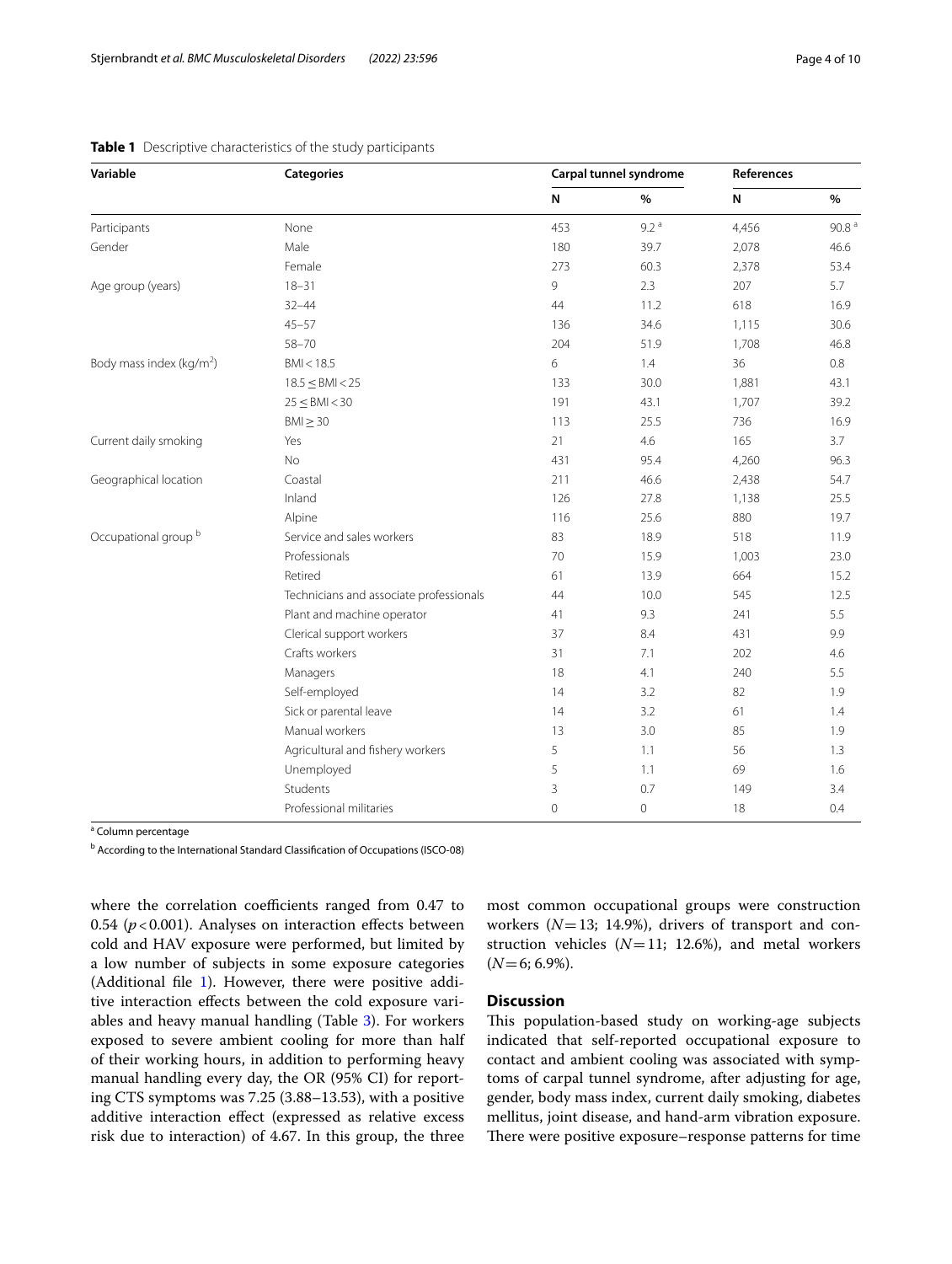<span id="page-4-0"></span>

|  |  | <b>Table 2</b> Logistic regression for occupational cold exposure in relation to reporting symptoms of carpal tunnel syndrome |  |  |  |
|--|--|-------------------------------------------------------------------------------------------------------------------------------|--|--|--|
|  |  |                                                                                                                               |  |  |  |

| <b>Exposure variable</b> | <b>Exposure level</b>       | Carpal tunnel<br>syndrome | References   | Simple analyses     | Multiple analyses <sup>a</sup> |
|--------------------------|-----------------------------|---------------------------|--------------|---------------------|--------------------------------|
|                          | Proportion of working hours | N(% )                     | N(%          | Crude OR (95% CI)   | Adjusted OR (95% CI)           |
| Contact cooling          | Never                       | 254(63.3)                 | 2,869 (73.9) | Reference           | Reference                      |
|                          | One tenth                   | 74 (18.5)                 | 645 (16.6)   | $1.30(0.99 - 1.70)$ | $1.19(0.87 - 1.63)$            |
|                          | One quarter                 | 28(7.0)                   | 182(4.7)     | $1.74(1.14 - 2.64)$ | $1.60(0.99 - 2.56)$            |
|                          | Half                        | 16(4.0)                   | 82(2.1)      | 2.20 (1.27-3.82)    | $1.92(1.04 - 3.57)$            |
|                          | Three quarters              | 15(3.7)                   | 62(1.6)      | $2.73(1.53 - 4.87)$ | $2.38(1.26 - 4.52)$            |
|                          | Almost always               | 14(3.5)                   | 42(1.1)      | 3.77 (2.03-6.99)    | 3.20 (1.62-6.33)               |
| Ambient cooling          | Never                       | 227 (56.2)                | 2,470 (63.6) | Reference           | Reference                      |
|                          | One tenth                   | 82 (20.3)                 | 766 (19.7)   | $1.17(0.89 - 1.52)$ | $1.14(0.85 - 1.53)$            |
|                          | One quarter                 | 48 (11.9)                 | 329 (8.5)    | $1.59(1.14 - 2.21)$ | $1.57(1.09 - 2.27)$            |
|                          | Half                        | 21(5.2)                   | 187(4.8)     | $1.22(0.76 - 1.96)$ | $1.11(0.66 - 1.86)$            |
|                          | Three quarters              | 13(3.2)                   | 68(1.8)      | $2.08(1.13 - 3.82)$ | $2.10(1.10-4.01)$              |
|                          | Almost always               | 13(3.2)                   | 64(1.6)      | 2.21 (1.20-4.07)    | $2.00(1.03 - 3.88)$            |
| Severe ambient cooling   | Never                       | 231 (57.5)                | 2,723 (70.2) | Reference           | Reference                      |
|                          | One tenth                   | 81(20.1)                  | 740 (19.1)   | $1.29(0.99 - 1.68)$ | $1.35(1.01 - 1.82)$            |
|                          | One quarter                 | 41 (10.2)                 | 198(5.1)     | 2.44 (1.70-3.51)    | $2.45(1.65 - 3.64)$            |
|                          | Half                        | 22(5.5)                   | 119(3.1)     | $2.18(1.36 - 3.50)$ | $2.00(1.18 - 3.40)$            |
|                          | Three quarters              | 10(2.5)                   | 57(1.5)      | 2.07 (1.04-4.10)    | 2.09 (1.02-4.27)               |
|                          | Almost always               | 17(4.2)                   | 43(1.1)      | 4.66 (2.62-8.30)    | 4.02 (2.09-7.71)               |
|                          |                             |                           |              |                     |                                |

*OR* odds ratio, *NRS* numerical rating scale, *95% CI* ninety-fve percent confdence interval

<sup>a</sup> Adjusted for age, gender, body mass index, current daily smoking, diabetes mellitus, joint disease, and hand-arm vibration exposure

Bold values are signifcant at the 0.05 level

spent in diferent cooling conditions during work and reporting symptoms of carpal tunnel syndrome. There were also positive additive interaction efects between occupational cold exposure and heavy manual handling.

As concluded in a previous review, very few studies have investigated cold exposure as a risk factor for CTS [[25\]](#page-8-24). To our knowledge, only one study has included contact cooling, and found an OR of 9.4 (95% CI 2.4–37.2) for CTS among workers exposed to both contact cooling and repetitive wrist movements with unexposed office workers as the reference group, compared to an OR of 2.2 (95% CI 0.2–21.2) for workers only exposed to repetitive wrist movements, after adjusting for age, gender, and length of employment  $[13]$ . That particular study was conducted among Taiwanese frozen food factory workers  $(N=207)$ , who were heavily exposed to contact cooling from handling of foodstuf between−12 and−15 °C, with reduced fnger skin temperatures of around 26 to 28 °C, despite wearing gloves. In our study, the association between contact cooling and CTS symptoms was not as prominent (adjusted OR 3.20; 95% CI 1.62–6.33 among those with the most intense exposure), but only the duration and not the intensity of the exposure was inquired for. Since previous studies have shown that only roughly 4% of Swedish workers are employed in artifcially refrigerated environments [[26\]](#page-8-25), and the mean monthly outdoor temperature during the study period ranged from−6.6 to 3.5 °C [\[27](#page-8-26)], it is reasonable to assume that the temperature of the goods handled by the exposed subjects in our study could have been substantially less cold, which would explain the smaller efect size. Also, the study on frozen food factory workers was conducted in a subtropical climate, where long-term cold adaptation mechanisms are likely less pronounced than in northern Sweden [\[28\]](#page-8-27), which could also serve to explain the diference in efect size. Apart from efects of contact cooling, a previous study with case–control design (*N*=229) concluded that working in cold environments was also associated with surgically treated CTS (OR 3.52; 95% CI 1.08–11.47), as determined by both clinical symptoms and neurophysiological studies, after adjusting for repetitive wrist movements, BMI, and educational level  $[5]$  $[5]$ . That study was performed in Israel, which has a subtropical climate, and it was not specifed if cold exposure occurred in artifcially cooled indoor environments or outdoors. Their findings were in line with our results, where we found associations to both cold environments in general (adjusted OR 2.00; 95% CI 1.03–3.88) and more extreme conditions with cold, moisture, and wind (adjusted OR 4.02; 95% CI 2.09–7.71).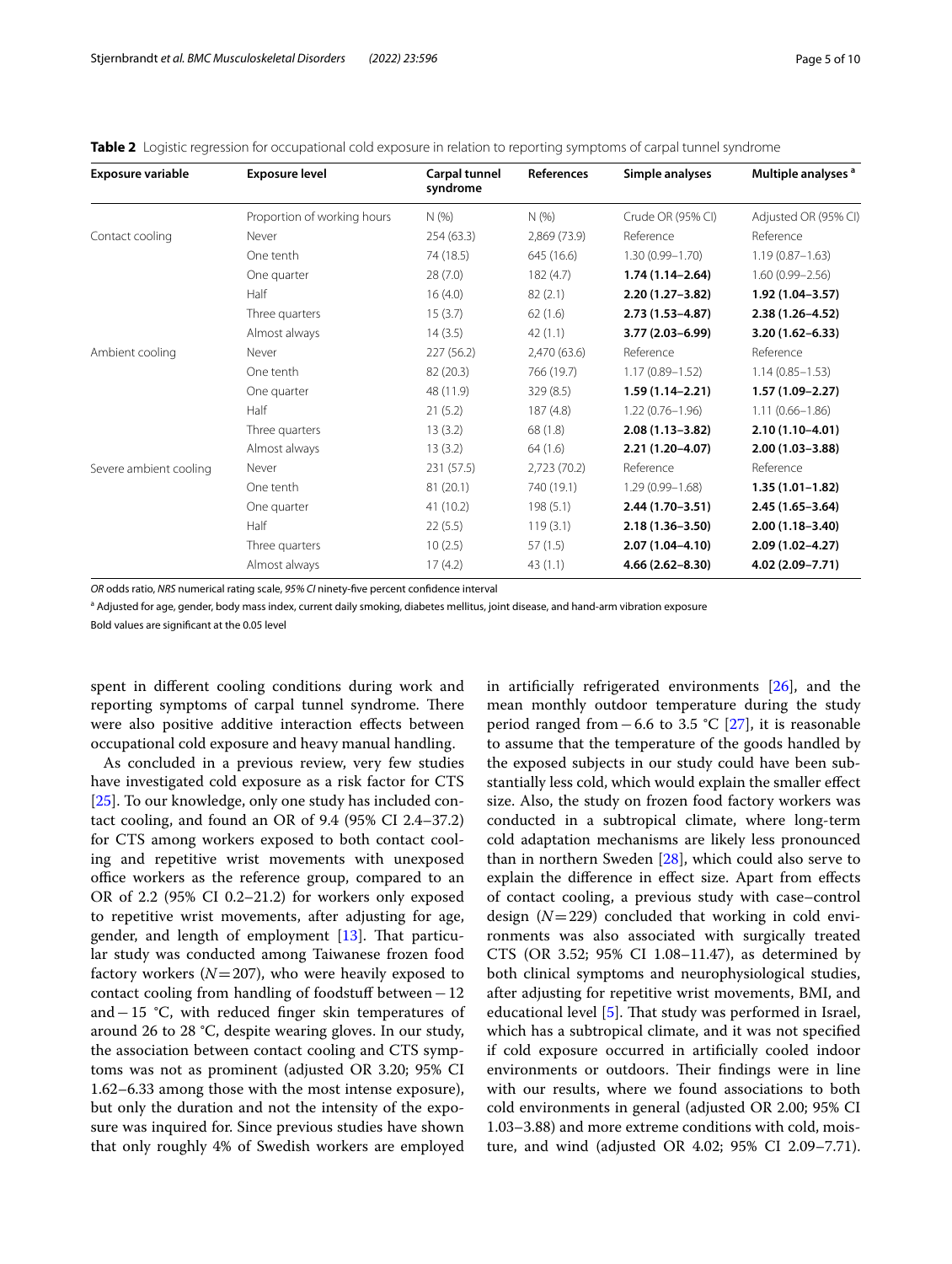

<span id="page-5-0"></span>Finally, our fnding of an association between manifest cold injury and CTS symptoms is also supported by previous literature [\[15](#page-8-13)], but the time relation has not been concluded on (i.e. if cold injury precedes CTS symptoms, or if the opposite is true).

The pathophysiological mechanisms behind an increased occurrence of CTS in relation to cold exposure are not entirely understood. It has been shown that long-standing compression of the median nerve at the wrist can impair both arterial and venous intraneural blood supply, and that contact cooling can further attenuate such decreased perfusion, when assessed by Doppler ultrasonography in a case–control study  $(N=100)$  [[29](#page-8-28)]. However, short-term cooling of the hand in asymptomatic individuals  $(N=10)$  did not afect ultrasonographic measures of median nerve diameter or transverse carpal ligament elasticity, indicating that the mechanical properties (i.e. swelling and rigidity) of the structures are not likely culprits [[30](#page-8-29)]. In an experimental study  $(N=46)$ , subjects with CTS were found to have a more pronounced distal sensory latency after immersion in ice-cold water than healthy controls, indicating an increased neural sensitivity to cold exposure among those with compression neuropathy  $[20]$  $[20]$ . Apart from vascular effects, cooling also has an immediate efect on the neural transmission in itself, by afecting voltage-gated ion channels along the axon, inducing a slower conduction velocity [[16](#page-8-14)].

Since previous literature reviews have reported that repetitive wrist movements and forceful gripping increase the risk of CTS [[6,](#page-8-5) [9](#page-8-7)], it would have been valuable to include such parameters in our models. To account for biomechanical exposure, we used an exposure variable for heavy manual handling. However, this variable was not specifc with regards to grip force or wrist movements, and was also strongly correlated to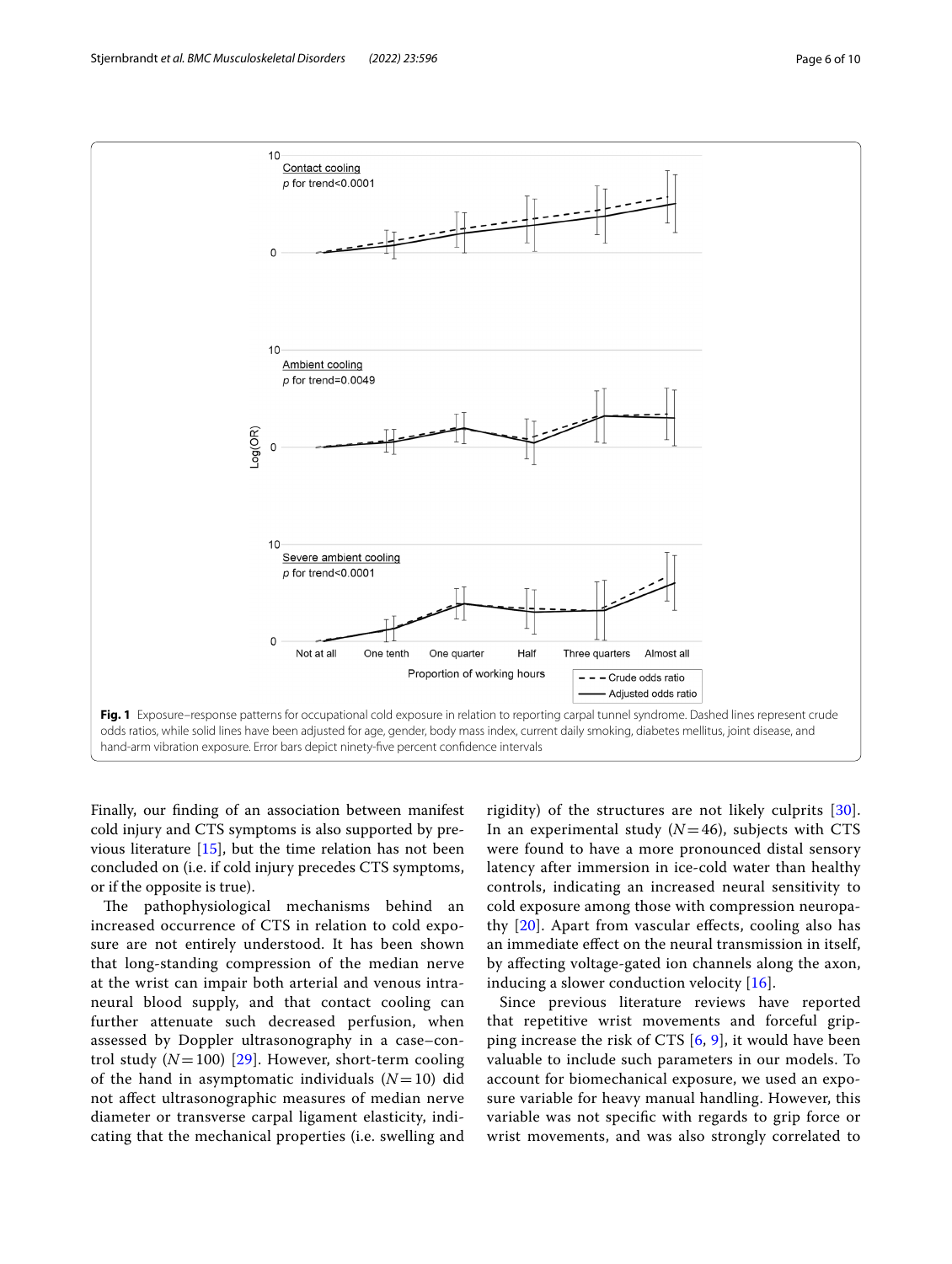<span id="page-6-0"></span>**Table 3** Interaction between occupational cold and biomechanical exposures in relation to symptoms of carpal tunnel syndrome

| <b>Exposure variables</b>   |                         | Carpal tunnel<br>syndrome/Total | Simple analyses     | Multiple analyses <sup>a</sup> | Relative excess risk<br>due to interaction b |  |
|-----------------------------|-------------------------|---------------------------------|---------------------|--------------------------------|----------------------------------------------|--|
| Proportion of working hours |                         | N                               | OR (95% CI)         | OR (95% CI)                    |                                              |  |
| Contact cooling             | Heavy manual handling c |                                 |                     |                                |                                              |  |
| Never                       | Never                   | 196/2,631                       | Reference           | Reference                      |                                              |  |
| Never                       | Every day               | 17/117                          | $2.13(1.25 - 3.64)$ | $2.15(1.22 - 3.80)$            |                                              |  |
| Half the time or more       | Never                   | 5/31                            | $2.56(0.97 - 6.78)$ | $1.61(0.52 - 5.02)$            |                                              |  |
| Half the time or more       | Every day               | 25/90                           | 4.80 (2.96-7.79)    | $4.22(2.18 - 8.16)$            | 1.46                                         |  |
| Ambient cooling             | Heavy manual handling c |                                 |                     |                                |                                              |  |
| Never                       | Never                   | 178/2,324                       | Reference           | Reference                      |                                              |  |
| Never                       | Every day               | 11/89                           | $1.72(0.90 - 3.30)$ | 1.42 (0.70-2.88)               |                                              |  |
| Half the time or more       | Never                   | 4/72                            | $0.72(0.26 - 2.00)$ | $0.68(0.24 - 1.94)$            |                                              |  |
| Half the time or more       | Every day               | 30/123                          | $3.92(2.53 - 6.09)$ | 3.45 (1.92-6.22)               | 2.35                                         |  |
| Severe ambient cooling      | Heavy manual handling c |                                 |                     |                                |                                              |  |
| Never                       | Never                   | 175/2,470                       | Reference           | Reference                      |                                              |  |
| Never                       | Every day               | 20/122                          | $2.59(1.56 - 4.29)$ | $2.64(1.53 - 4.55)$            |                                              |  |
| Half the time or more       | Never                   | 6/60                            | $1.49(0.63 - 3.53)$ | $0.94(0.33 - 2.70)$            |                                              |  |
| Half the time or more       | Every day               | 28/90                           | $6.04(3.76 - 9.71)$ | $7.25(3.88 - 13.53)$           | 4.67                                         |  |

<sup>a</sup> Adjusted for age, gender, body mass index, current daily smoking, diabetes mellitus, joint disease, and hand-arm vibration exposure

 $^{\rm b}$  Calculated based on odds ratios from multiple analyses, where a value >0 indicate a positive additive interaction effect

<sup>c</sup> Lifting at least 15 kg per unit multiple times per day

Bold values are signifcant at the 0.05 level

cold exposure, which made it unsuitable as a covariate in the multiple models. In addition, when included empirically, it reduced the goodness-of-ft of the models (data not shown). However, heavy manual handling was included in separate interaction analyses, where there were positive additive interaction efects (Table  $3$ ), and this seems very plausible from a mechanistic standpoint. For example, a cold store worker can be exposed to both contact cooling when handling frozen goods, but also heavy manual handling. However, in such an instance, it is not realistic to separate these exposures by stratifcation or confounder adjustment. We believe that heavy manual handling better refects the use of forceful grip than repetitive wrist movements, but the validity in the exposure assessment can still be questioned. We have found only one previous study examining interaction efects, and they concluded on a statistically signifcant positive interaction between contact cooling of the hands and repetitive wrist movements in relation to CTS among frozen food workers [[13](#page-8-11)]. However, it should be stated that in our study, subjects with both high cold exposure and heavy manual handling were mostly employed in the construction sector, and not in the frozen food industry. Exposure to HAV is another important occupational risk factor for CTS. However, most subjects in our study were unexposed, and interaction analyses were hampered by insufficient statistical power, but still suggestive of a positive additive interaction efect (Additional fle [1\)](#page-8-23). Furthermore, we adjusted our multiple models for HAV exposure but this did not have any major efect on the associations between cold exposure and CTS symptoms. In other settings, HAV exposure might play a larger role. To conclude, we believe that further studies are needed to evaluate the efect sizes of occupational contact and ambient cooling in relation to repetitive wrist movements, forceful gripping, and HAV in greater detail.

There are reasons to believe that gender plays an important role in the development of CTS. To begin with, CTS due non-occupational factors are more common among women [[2](#page-8-1)], being related to both body composition and pregnancy [\[3](#page-8-2)]. In contrast, several established occupational risk factors for CTS are more common among men [[6\]](#page-8-5). When building our multiple logistic regression models, we used gender as a covariate, but this had little impact on the efect sizes (Table [2\)](#page-4-0). In addition, we also performed gender-stratifed analyses, which mainly showed associations between cold exposure and CTS symptoms among males (Additional fle [1\)](#page-8-23). However, there were very few female cases in the higher cold exposure categories, which raises concern about statistical power, and the potential for type 2 error. We therefore encourage further studies on this topic, preferably with a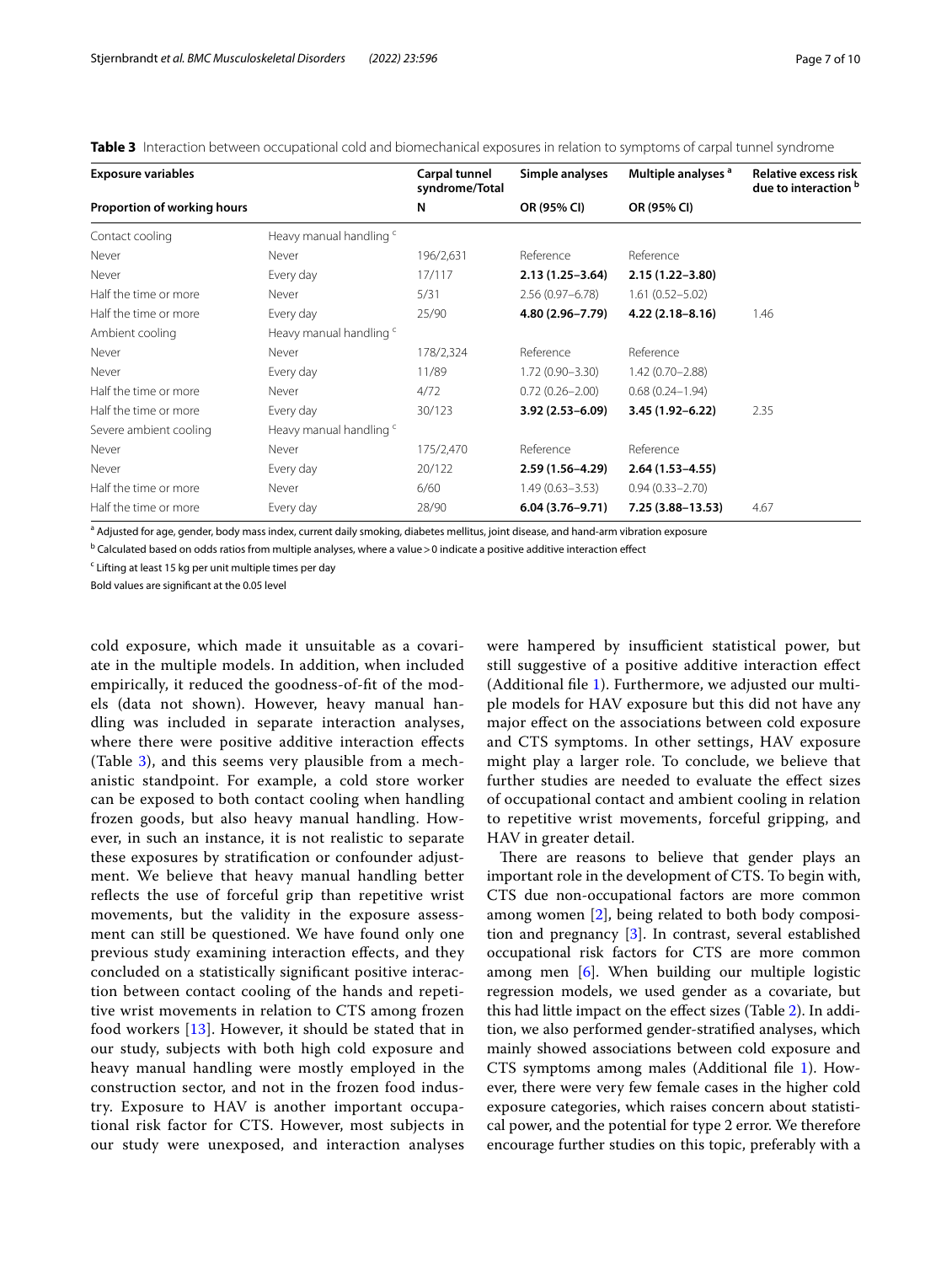larger sample size of cold-exposed women, that could for instance be recruited from large frozen food factories or childcare centers.

According to our survey, performed in northern Sweden, numbness or tingling in the fngers innervated by the median nerve was reported by roughly 13%. This was very similar to a previous population-based study performed in southern Sweden (*N*=2,466), where pain, numbness or tingling in the median nerve distribution of the hands was reported by 14% [[4\]](#page-8-3). However, among symptomatic subjects in the latter study, only 4% were considered to have clinically certain CTS after examination by a physician, and merely 3% fulflled both clinical and neurophysiological criteria. Thus, the occurrence rate acquired in a postal survey may very well be an overestimation from a clinical viewpoint. The gold standard for diagnosing CTS is currently considered to be nerve conduction studies [[3\]](#page-8-2). Diferent case defnitions for CTS in epidemiological studies can result in a range of prevalence estimates and a risk of misclassifcation [\[31](#page-9-0)]. In our study, we tried to increase the specifcity by also requiring nocturnal symptoms for our case defnition, as has been previously suggested [[3\]](#page-8-2), and this reduced the prevalence to about 9%. Although still likely an exaggeration of the true prevalence, it was not considered feasible to invite all participants for clinical or neurophysiological examination due to the large sample size. Also, having a slightly too inclusive case defnition would likely attenuate statistical associations with occupational factors. We therefore believe that our results are valid, and associations not overestimated.

An important limitation in our study was the fact that the exposure data was subjectively reported and only quantifed by exposure duration, but not in terms of intensity. Future studies would beneft from performing objective measurements of ambient and surface temperatures, and assessing the validity of self-reported exposure in relation to actual feld measurements. It would also be valuable to collect data on the use of personal protective equipment, such as warm gloves. Data on occupation (categorized using the major and submajor ISCO groups) were not detailed enough to enable the use of multi-level job-exposure matrices. We lacked valid exposure data on important occupational risk factors such as repetitive wrist movements and forceful gripping. The mainly cross-sectional design meant that the time-relation between exposure and outcome could not be established. However, in a complementary longitudinal analysis, there was also an association between occupational cold exposure in 2015 and CTS symptoms in 2021, indicating that the main fndings were unlikely to be explained by reverse causation. Further, the low response rate (44%) could have introduced a sampling bias and reduced the generalizability of the results. If asymptomatic subjects were less prone to answer the survey, this would have exaggerated prevalence estimates of CTS symptoms. There is also a risk of systematic bias in exposure assessments, which potentially could have both augmented and attenuated statistical associations. Thus, the results in our study should mainly be considered to be hypothesis-generating, and subject for future confrmative studies of other design. However, when comparing our results to the previous literature, although scarce, we believe that our results are well in line with was has been found by other authors. Also, to our knowledge, this is by far the largest epidemiological study conducted on the topic to date, and it collected ample background data on study participants to enable thorough adjustment of regression analyses, which we believe increase the robustness of the conclusions in this study.

Swedish workplace regulation cover exposure to HAV, hand-intensive work tasks, and contact cooling, but not in any detailed manner the effects of ambient cooling. In the provisions on workplace design, it is mandated that that the employer should arrange the work to prevent cooling of the hands, and provide personal protective equipment to protect from contact cooling [\[32\]](#page-9-1). To fulfll the requirements, preventive measures should be undertaken, preferably guided by the ISO standard for contact cooling (ISO 13732–3:2005) and medical surveillance of cold-exposed workers (ISO 15743:2008). In light of the fndings in our study, we believe that ambient cold exposure during work could also be more closely regulated.

## **Conclusions**

Self-reported occupational exposure to contact and ambient cooling was associated with self-reported symptoms suggestive of carpal tunnel syndrome. There were statistically signifcant positive exposure–response patterns for time spent exposed to contact and ambient cooling at work in relation to reporting symptoms of carpal tunnel syndrome. Positive additive interaction efects between cold exposure and heavy manual handling were also found. Since there was important potential uncontrolled confounding regarding repetitive wrist movements and forceful gripping, the results need to be confrmed by other studies, preferably with longitudinal design and more detailed exposure assessment.

#### **Abbreviations**

BMI: Body mass index; CTS: Carpal tunnel syndrome; HAV: Hand-arm vibration; ISCO: International standard classifcation of occupations; ISO: International organization for standardization; IQR: Interquartile range; NRS: Numerical rating scale; OR: Odds ratio; RERI: Relative excess risk due to interaction.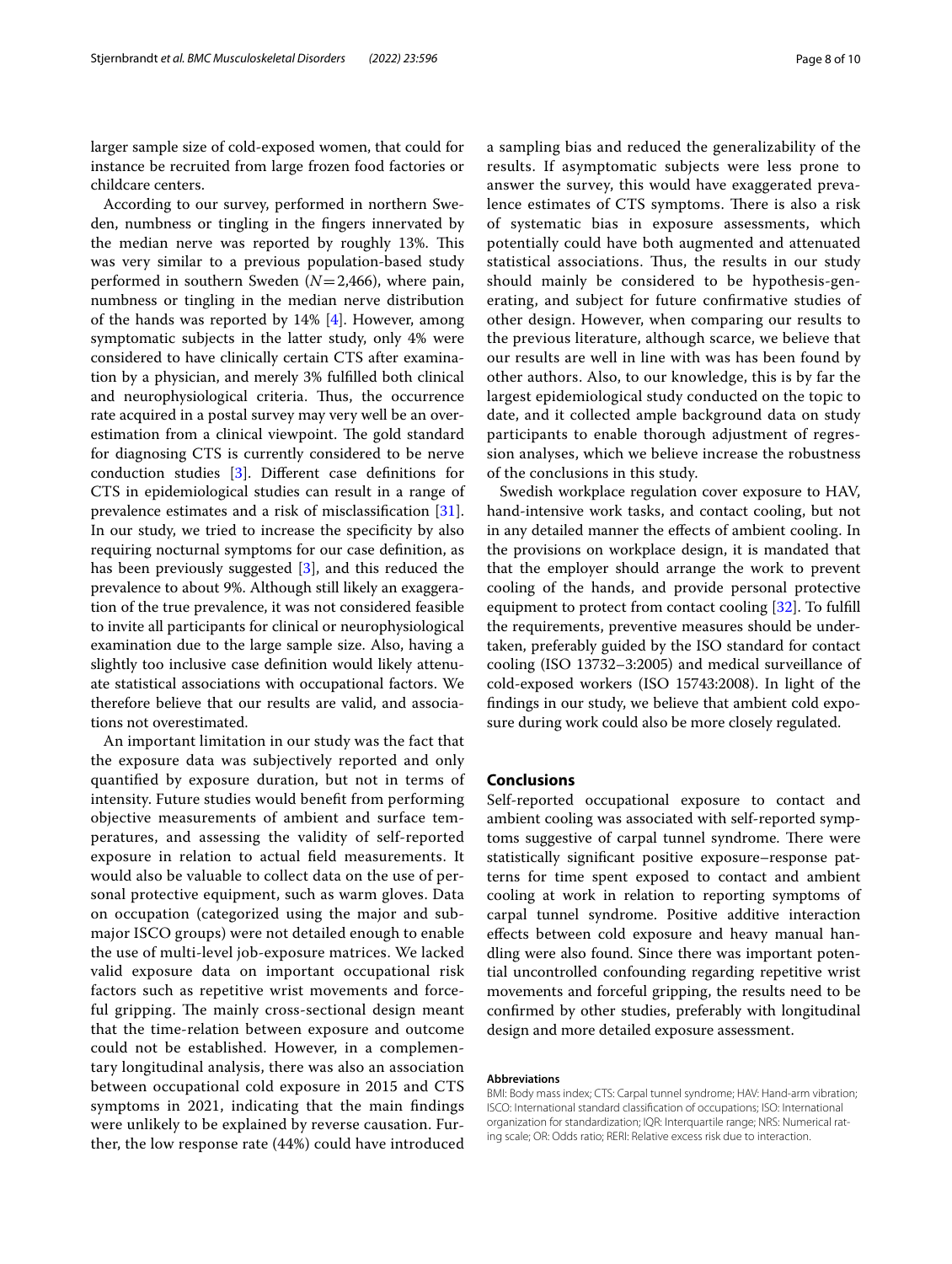# **Supplementary Information**

The online version contains supplementary material available at [https://doi.](https://doi.org/10.1186/s12891-022-05555-8) [org/10.1186/s12891-022-05555-8](https://doi.org/10.1186/s12891-022-05555-8).

<span id="page-8-23"></span>**Additional fle 1.** Additional gender-stratifed analyses and interaction analyses for cold and hand-arm vibration exposure.

#### **Acknowledgements**

We gratefully acknowledge the valuable contributions of Ingrid Liljelind, Bodil Björ, Hans Pettersson, and Tohr Nilsson at the Department of Public Health and Clinical Medicine at Umeå University, in designing the Cold and Health In Northern Sweden surveys.

## **Authors' contributions**

AS, PV, CL and JW researched the literature, conceived the study, and formulated the aims. AS, CL, and JW developed the protocol and collected the data. AS applied for ethical approval, performed data analyses and wrote the frst draft of the manuscript. All authors reviewed and edited the manuscript, and approved the fnal version.

#### **Funding**

Open access funding was provided by Umeå University. This study was fnancially supported by Region Västerbotten (grant 646641, 834331, 939557, 967266, and 967867) and Healthcare Research in Regional Collaboration in the North (Visare Norr; grant 939839 and 968706).

#### **Availability of data and materials**

The datasets used and analyzed during the current study are available from the corresponding author on reasonable request.

### **Declarations**

#### **Ethics approval and consent to participate**

This study was performed in line with the principles of the Declaration of Helsinki. The study protocol was approved by the Regional Ethical Review Board situated at Umeå University (DNR 2014–286-31 M), and the Swedish Ethical Review Authority (DNR 2020–06707). Informed consent was obtained from all individual participants included in the study.

#### **Consent for publication**

Not applicable.

#### **Competing interests**

The authors declare that they have no competing interests.

#### **Author details**

<sup>1</sup> Department of Public Health and Clinical Medicine, Section of Sustainable Health, Umeå University, 901 87 Umeå, Sweden. <sup>2</sup> Department of Geriatrics, Faculty of Medicine and Health, Örebro University, Örebro, Sweden.

Received: 4 May 2022 Accepted: 16 June 2022<br>Published online: 21 June 2022

#### **References**

- <span id="page-8-0"></span>1. Newington L, Harris EC, Walker-Bone K. Carpal tunnel syndrome and work. Best Pract Res Clin Rheumatol. 2015;29:440–53.
- <span id="page-8-1"></span>2. de Krom MC, Knipschild PG, Kester AD, Thijs CT, Boekkooi PF, Spaans F. Carpal tunnel syndrome: prevalence in the general population. J Clin Epidemiol. 1992;45:373–6.
- <span id="page-8-2"></span>3. Alfonso C, Jann S, Massa R, Torreggiani A. Diagnosis, treatment and follow-up of the carpal tunnel syndrome: a review. Neurol Sci. 2010;31:243–52.
- <span id="page-8-3"></span>4. Atroshi I, Gummesson C, Johnsson R, Ornstein E, Ranstam J, Rosen I. Prevalence of carpal tunnel syndrome in a general population. JAMA. 1999;282:153–8.
- <span id="page-8-4"></span>5. Yagev Y, Gringolds M, Karakis I, Carel RS. Carpal tunnel syndrome: under-recognition of occupational risk factors by clinicians. Ind Health. 2007;45:820–2.
- <span id="page-8-5"></span>6. Palmer KT. Carpal tunnel syndrome: the role of occupational factors. Best Pract Res Clin Rheumatol. 2011;25:15–29.
- 7. Tadjerbashi K, Åkesson A, Atroshi I. Incidence of referred carpal tunnel syndrome and carpal tunnel release surgery in the general population: Increase over time and regional variations. J Orthop Surg (Hong Kong). 2019;27:2309499019825572.
- <span id="page-8-6"></span>8. Geoghegan JM, Clark DI, Bainbridge LC, Smith C, Hubbard R. Risk factors in carpal tunnel syndrome. J Hand Surg Br. 2004;29:315–20.
- <span id="page-8-7"></span>9. Barcenilla A, March LM, Chen JS, Sambrook PN. Carpal tunnel syndrome and its relationship to occupation: a meta-analysis. Rheumatology (Oxford). 2012;51:250–61.
- <span id="page-8-8"></span>10. Vihlborg P, Pettersson H, Makdoumi K, Wikström S, Bryngelsson IL, Selander J, et al. Carpal Tunnel Syndrome and Hand-Arm Vibration A Swedish National Registry Case-Control Study. J Occup Environ Med. 2022;64:197–201.
- <span id="page-8-9"></span>11. International Organization for Standardization. ISO 15743:2008 - Ergonomics of the thermal environment - Cold workplaces - Risk assessment and management. Brussels: International Organization for Standardization; 2008.
- <span id="page-8-10"></span>12. Mäkinen TM, Hassi J. Health problems in cold work. Ind Health. 2009;47:207–20.
- <span id="page-8-11"></span>13. Chiang HC, Chen SS, Yu HS, Ko YC. The occurrence of carpal tunnel syndrome in frozen food factory employees. Gaoxiong Yi Xue Ke Xue Za Zhi. 1990;6:73–80.
- <span id="page-8-12"></span>14. Scalco RS, Pietroski F, Celli LF, Gomes I, Becker J. Seasonal variation in prevalence of carpal tunnel syndrome. Muscle Nerve. 2013;47:925–7.
- <span id="page-8-13"></span>15. Golant A, Nord RM, Paksima N, Posner MA. Cold exposure injuries to the extremities. J Am Acad Orthop Surg. 2008;16:704–15.
- <span id="page-8-14"></span>16. Rutkove SB. Efects of temperature on neuromuscular electrophysiology. Muscle Nerve. 2001;24:867–82.
- <span id="page-8-15"></span>17. Jia JP, Pollock M. The pathogenesis of non-freezing cold nerve injury - Observations in the rat. Brain. 1997;120:631–46.
- <span id="page-8-16"></span>18. Hutchison RL. Frostbite of the Hand. J Hand Surg-Am. 2014;39:1863–8.
- <span id="page-8-17"></span>19. Vale TA, Symmonds M, Polydefkis M, Byrnes K, Rice ASC, Themistocleous AC, et al. Chronic non-freezing cold injury results in neuropathic pain due to a sensory neuropathy. Brain. 2017;140:2557–69.
- <span id="page-8-18"></span>20. de Araujo RGM, Kouyoumdjian JA. Cooling modifes mixed median and ulnar palmar studies in carpal tunnel syndrome. Arq Neuro-Psiquiat. 2007;65:779–82.
- <span id="page-8-19"></span>21. Stjernbrandt A, Björ B, Andersson M, Burström L, Liljelind I, Nilsson T, et al. Neurovascular hand symptoms in relation to cold exposure in northern Sweden: a population-based study. Int Arch Occup Environ Health. 2017;90:587–95.
- <span id="page-8-20"></span>22. International Labour Organization. International Standard Classifcation of Occupations (ISCO-08). Geneva: International Labour Organization; 2012.
- <span id="page-8-21"></span>23. World Health Organization. Physical status: the use and interpretation of anthropometry. Geneva: World Health Organization; 1995.
- <span id="page-8-22"></span>24. VanderWeele TJ, Knol MJ. A Tutorial on Interaction Epidemiologic Methods. 2014;3:33–72.
- <span id="page-8-24"></span>25. Pienimäki T. Cold exposure and musculoskeletal disorders and diseases. A review Int J Circumpolar Health. 2002;61:173–82.
- <span id="page-8-25"></span>26. Stjernbrandt A. Cold exposure and health: a study on neurological and vascular hand symptoms in northern Sweden [Thesis]. 2021.
- <span id="page-8-26"></span>27. The Swedish Meteorological and Hydrological Institute (SMHI). National Weather Data Report. The Swedish Meteorological and Hydrological Institute; 2021.
- <span id="page-8-27"></span>28. Mäkinen TM. Human cold exposure, adaptation, and performance in high latitude environments. Am J Hum Biol. 2007;19:155–64.
- <span id="page-8-28"></span>29. Chang YW, Chen CJ, Wang YW, Chiu V, Lin SK, Horng YS. Infuence of temperature on sonographic images of the median nerve for the diagnosis of carpal tunnel syndrome: a case control study. Bmc Medical Imaging. 2021;21:163.
- <span id="page-8-29"></span>30. Laymon M, Petrofsky J, McKivigan J, Lee H, Yim J. Efect of heat, cold, and pressure on the transverse carpal ligament and median nerve: a pilot study. Med Sci Monitor. 2015;21:446–51.